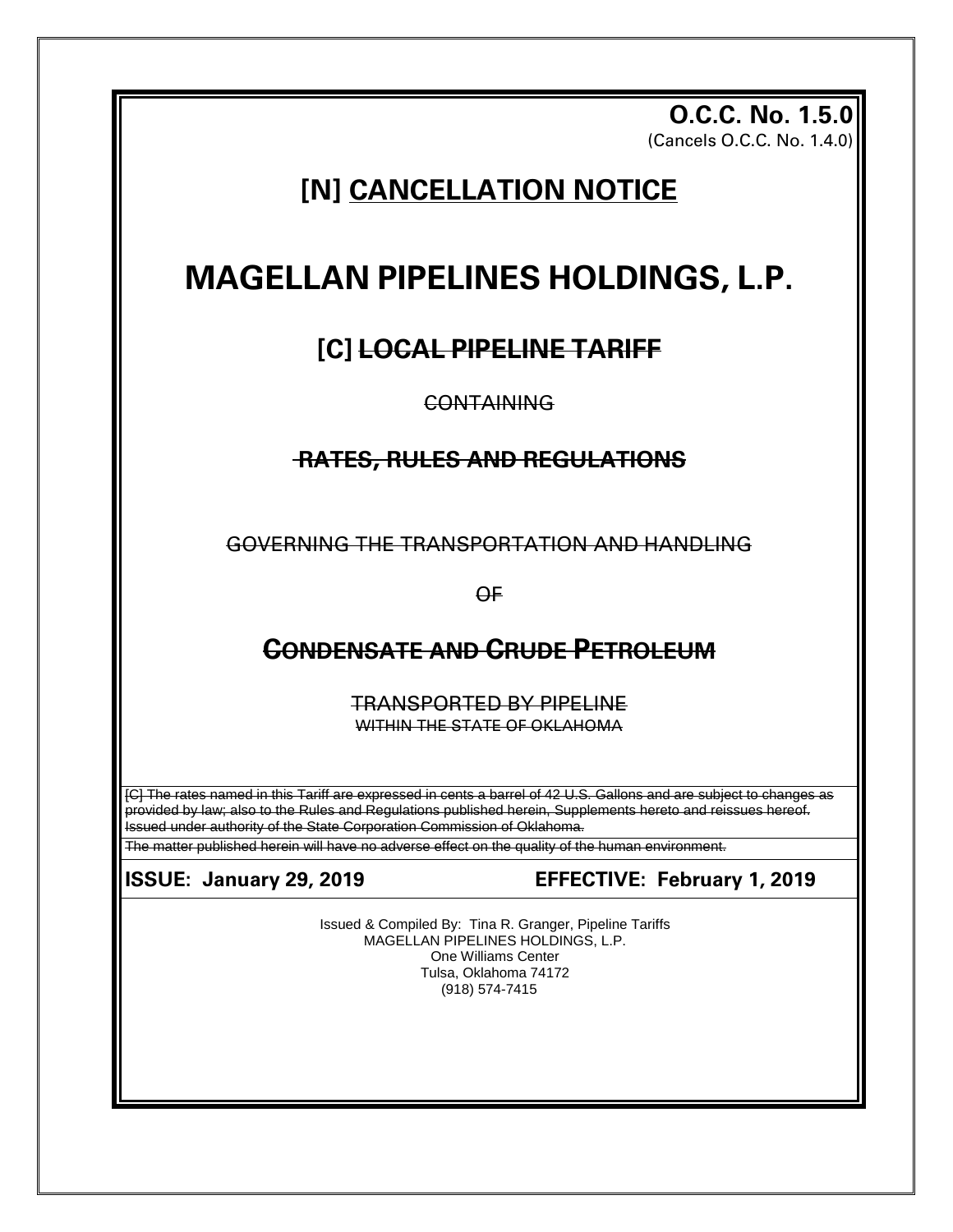### **[C] RULES AND REGULATIONS**

#### **20. DEFINITIONS**

"A.P.I." means American Petroleum Institute.

"Barrel" means forty-two (42) United States gallons.

"Carrier" means Magellan Pipelines Holdings, L.P.

"Consignee" means the party to whom Shipper has designated to receive the delivery of Product at the destination.

"Product" means crude petroleum or condensate that meets the quality specifications set forth in Item 25, and which Carrier has undertaken to transport.

"Shipper" means any party who contracts with Carrier for transportation of Product pursuant to the terms and conditions of this tariff.

"U.S." means the United States of America.

#### **25. MERCHANTABLE OIL**

Shipper will not deliver any Product unless it meets the specifications listed in the chart below and unless other properties of such Product are such that it will be readily susceptible to transportation through Carrier's pipeline system. These specifications shall apply to each Barrel of Shipper's nomination and not be limited to the composite sample of the nomination.

|                                              | <u>Grude</u><br><b>Gondensate</b> |
|----------------------------------------------|-----------------------------------|
| API Gravity, <sup>o</sup> API                | 3248 to 60 44                     |
| Sulfur Content, Weight %                     | $\leftarrow 1.0$                  |
|                                              | $\leftarrow 0.40$                 |
| Max True Vapor Pressure, psi                 | 11.0                              |
| <b>BS &amp; W</b>                            | $\leftarrow 1.0\%$                |
| Hydrogen Sulfide Content in Product, ppm     | $-2.0$                            |
| Hydrogen Sulfide Content in Vapor Space, ppm | <del>10.0</del>                   |

Carrier reserves the right to reject all nominations or any part thereof when, in Carriers discretion, the Product does not meet the quality specifications set forth in this Item 25 or contains any other excessive metals, chemicals, salts, refinery or chemical plant process or by product materials, or has any other material which may adversely affect the refining process, as determined by Carrier.

#### **30. STORAGE**

Storage necessarily incident to transportation and only such storage will be provided by the Carrier.

#### **40. MINIMUM SHIPMENTS**

Quantities of Product will be accepted for transportation as a single shipment to destinations shown herein in amounts of not less than 25,000 Barrels. Quantities of less than 25,000 Barrels may be accepted for transportation if operating conditions permit and if such Product of like quality and characteristics of that currently being transported.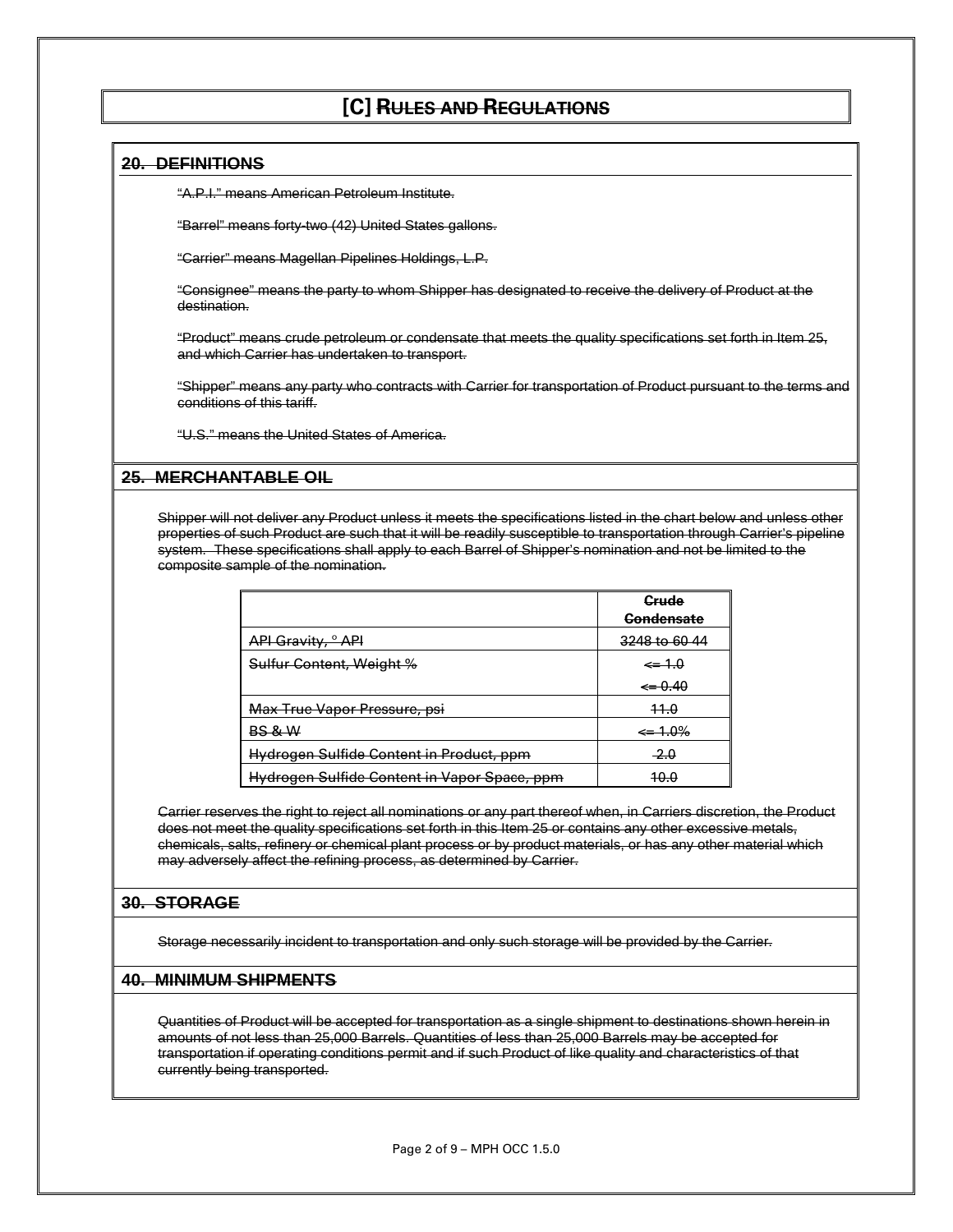#### **50. QUALITY AND QUANTITY OF RECEIPT AND DELIVERIES**

Carrier will accept for transportation Product that can be commingled of intermixed with a grade of Product, which Carrier regularly transports between the origination and destination points of the shipment without materially reducing the value or altering the quality of any grade of Product, which Carrier regularly transports over the route of the shipment.

Carrier will accept Product for transportation only on condition that Carrier shall not be liable to Shipper or Consignee for changes in gravity or quality which may occur from commingling or inter-mixing such Product with other Product in transit; and that Carrier will not be obligated to deliver to Consignee the identical Product received from Shipper. However, Carrier will deliver to Consignee a grade of Product as nearly like the grade of Product received from Shipper as Carrier is regularly transporting as a common stream to destination points of the shipment.

Shipper agrees to participate and abide by the Quality Bank rules established by Carrier, as such rules may be modified or replaced from time to time.

Carrier will not make a delivery of less than 25,000 barrels of Product at any destination point on its trunk line except when necessitated by dispatching contingencies.

#### **60. MEASUREMENT AND TENDER DEDUCTIONS**

The volume of Product received and delivered by Carrier will be measured in Barrel units by meter or by gauge. Measured volumes at recorded or observed temperatures will be converted to volumes at sixty degrees Fahrenheit (60ºF). Quantities shall be determined in accordance with the applicable A.P.I. Manual of Petroleum Measurement Standards.

The volume of impurities in Product received and delivered by Carrier will be measured by an electrical or mechanical device or by physical test and such volume will be deducted from the volume of such receipts and deliveries.

Carrier shall determine all measurements, but Shipper and Consignee or their representatives may be present to witness them.

In the event Carrier experiences shrinkage, that it can demonstrate to Shipper, during the shipments contemplated hereby, Carrier may impose a shrinkage factor on all deliveries sufficient to cover such demonstrable losses.

A deduction of two-tenths (2/10) of one percent by volume will be assessed on each shipment of Product received by Carrier.

#### **70. NOMINATIONS**

Product for shipment through Carrier's pipeline system will be received only on proper notice showing the point at which the Product is to be received, point or points of delivery, Consignee (if any), and amount of Product to be transported. The notice shall be received by the Carrier on or before 5:00 p.m. Central Time on the twentieth (20<sup>th</sup>) day of the calendar month preceding the desired shipment date; provided, however, to accommodate the administration of the lottery process, if Shipper is a New Shipper (as defined in Carrier's Pipeline Proration Procedure), its nominations must be received by Carrier on or before 5:00 p.m. Central Time the eighteenth (18<sup>th</sup>) day of the calendar month preceding the desired shipment date. If the eighteenth (18<sup>th</sup>) or twentieth (20th) day of the month falls on a weekend or holiday, nominations are due on the last workday before the eighteenth (18<sup>th</sup>) or twentieth (20<sup>th</sup>) day of the month. The nomination may be e-mailed, faxed or submitted via Carrier's COBALT (or successor) system. A nomination must specify, for each shipment, the quantity, product grade, origin, destination and Shipper.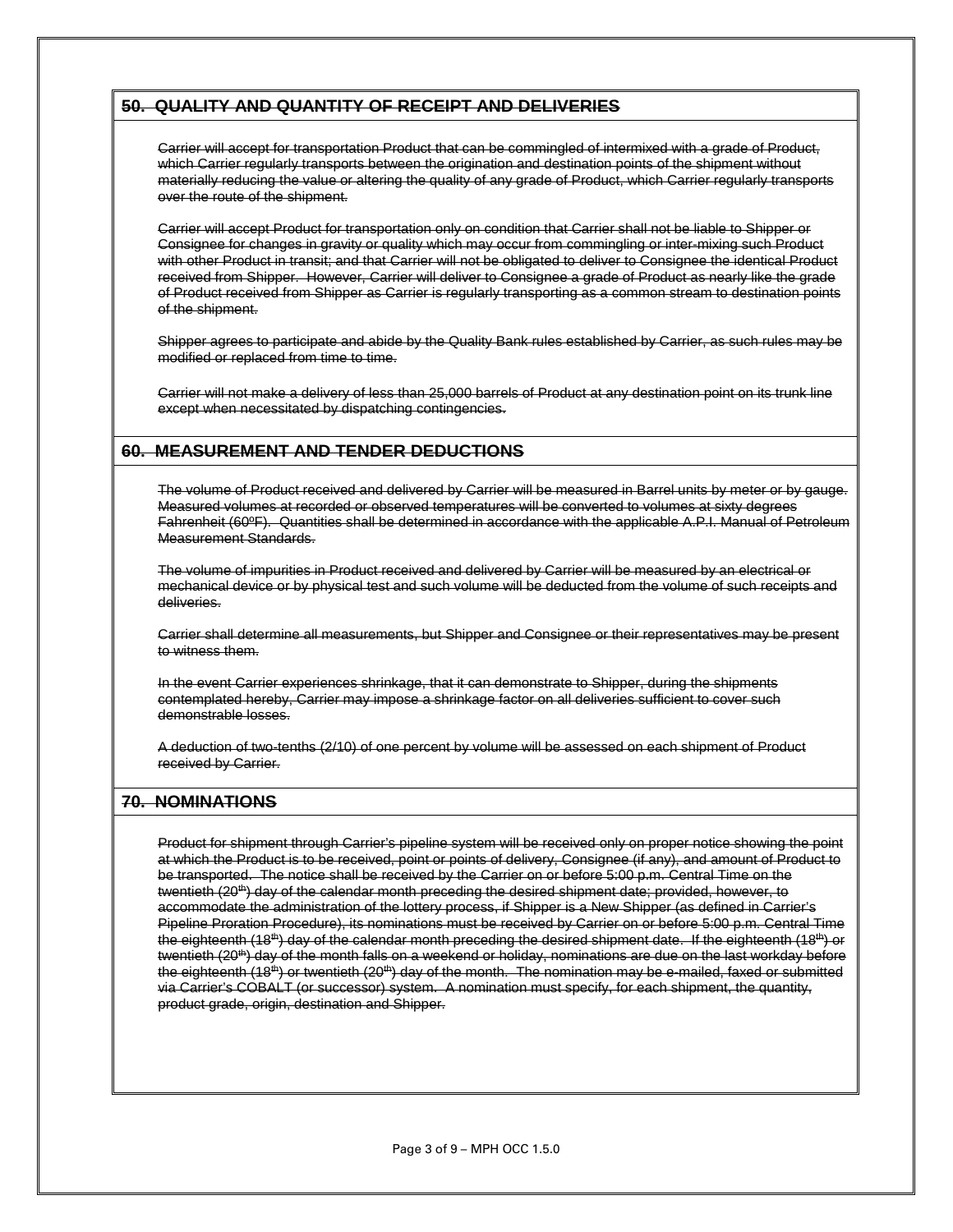Upon receipt of nominations from Shippers, Carrier may conduct upstream and downstream verifications in accordance with the terms of the Nomination Verification Procedure set forth below. To the extent that a Shipper's nomination cannot be fully verified in accordance with such terms, as determined by Carrier in its sole discretion, the Shipper's nomination will be reduced by Carrier in accordance with the Procedure set forth below.

Nomination Verification Procedure:

Upon receipt of each month's nominations, Carrier may verify with each receipt point and delivery point a volume based on the volumes nominated to it (the "Verified Volume").

1.) Carrier may request that upstream connecting carriers or facilities verify the Shipper's nomination of volume to Carrier by the close of the first day of the nomination month. The volumes verified will be the Shipper's Verified Volume.

2.) With respect to nominations for delivery to a specific connecting carrier or other connecting party, Carrier may contact such party and request verification of each Shipper's volume nominated for delivery to its facility. Downstream connecting carriers and other connecting parties will follow their own procedure for verifying volumes to Carrier. The volumes verified will be the Shipper's Verified Volume.

#### **80. TITLE UNENCUMBERED**

The act of delivering Product to the Carrier for transporting shall constitute a warranty that the Shipper or Consignee has unencumbered title thereto or the unencumbered right to ship such Product, and that such Product was produced in accordance with concerned laws and regulations. When any Product tendered for transportation is involved in litigation, or the ownership of which may be in dispute, or which may be encumbered by lien or charge of any kind, the Carrier may require of Shippers an indemnity bond to protect it against all loss.

#### **90. LIABILITY OF CARRIER**

The Carrier shall not be liable for any loss or damage or delay caused by act of God, public enemy, quarantine, authority of law, strike, riots, fire or the act or default of Shipper or Owner, or for any other cause (a) not due to the negligence of the Carrier, whether similar or dissimilar to the causes herein enumerated or (b) not arising out of the failure of Carrier to comply in all material respects with all applicable federal, state or local governmental laws, rules and regulations; and in case of loss from any such causes set forth in (a) or (b) above, after Product has been received for transportation and before the same has been delivered to the Shipper or Consignee, the Shipper shall bear a loss in such proportion as the amount of its shipment is to all of the Product in the custody of the Carrier at the time of such loss, and the Shipper shall be entitled to have delivered only such portion of its shipment as may remain after a deduction of its due proportion of such loss but in such event the Shipper shall be required to pay charges only on the quantity of Product delivered.

#### **100. DUTY OF CARRIER**

The Carrier shall not be required to transport Product except with reasonable diligence, considering the quality of the Product, the distance of transportation and other material elements; but in the event Shipper fails to provide adequate facilities for receipt at destination or has not ascertained from the Carrier that it has facilities available for receipt at destination, Carrier shall have the right on 24 hour notices, to divert or reconsign, subject to the rates, rules and regulations applicable from point of origin to actual final destination, or make whatever arrangements for disposition as are deemed appropriate to clear the Carrier's facilities, including the right of private sale for the best price reasonably obtainable. The Carrier may be a purchaser at such sale. Out of the proceeds of said sale, the Carrier shall pay itself all transportation and all other applicable lawful charges and necessary expenses of the sale and the expense of caring for and maintaining the Product until disposed of and the balance shall be held for whomsoever may be lawfully entitled thereto.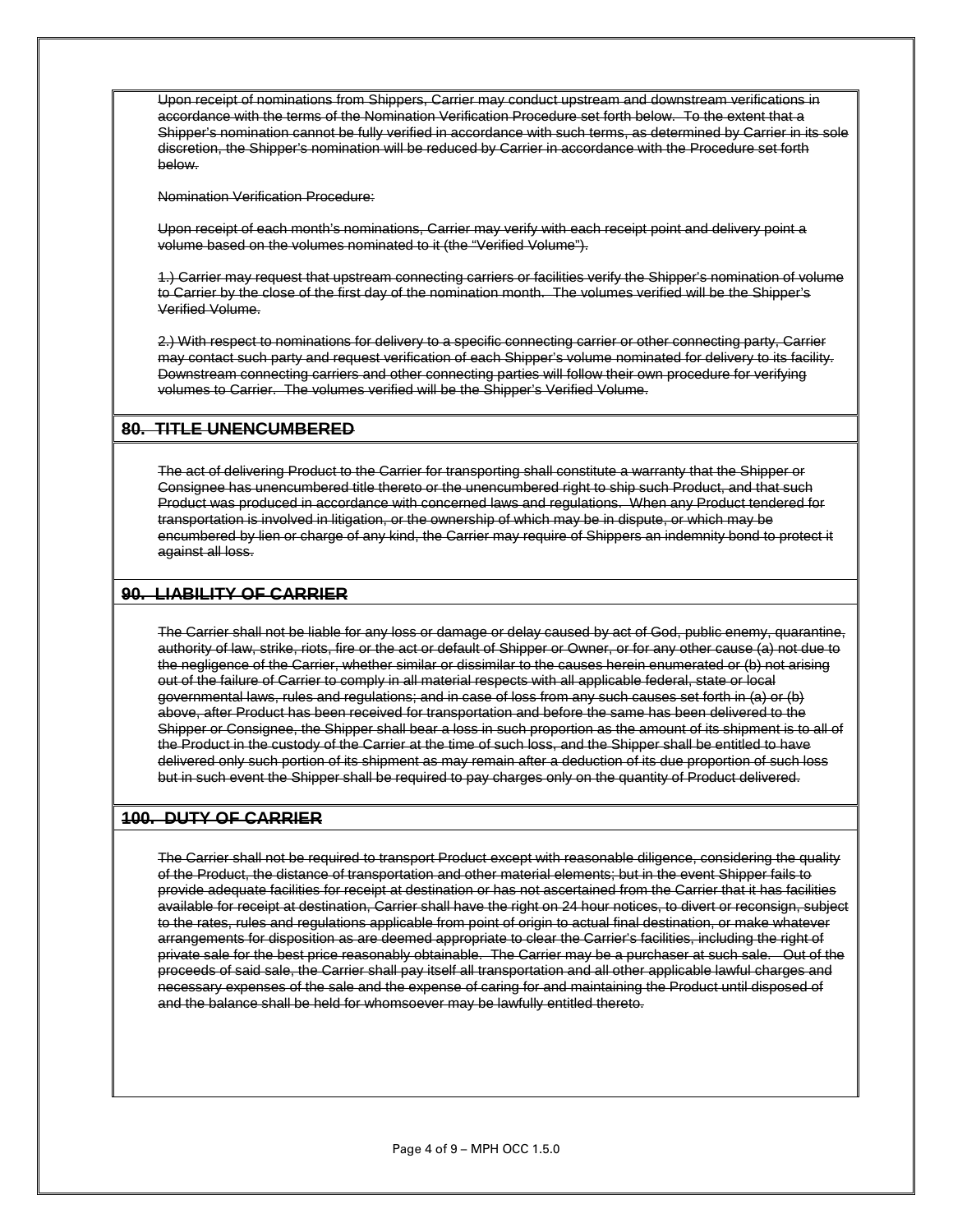#### **110. PAYMENT OF TRANSPORTATION AND OTHER CHARGES**

Shipper shall pay the transportation and all other charges, including the administrative fee described in Item 230, accruing on Product delivered, adjusted to sixty degrees Fahrenheit (60°F). Carrier shall have a carrier's lien, as provided by Article 7, Part 3 of the Oklahoma Uniform Commercial Code, on all Product accepted for transportation to secure the payment of all charges, and may withhold said Product from delivery until all of the said charges shall have been paid.

Carrier will bill Shipper each month for transportation and other charges incurred during the previous month. If such a bill is not paid within ten (10) days after date of invoice or, if later, any other due date, Carrier shall have the right to assess a late charge at an interest rate of 1.5% per month, unless such rate is greater than the maximum rate allowed by law, in which case the maximum rate allowed by law will be used. Such late charge shall accrue from ten (10) days after date of invoice until payment is made.

Carrier may require that all payments to Carrier for services pertaining to the transportation of Product be by wire transferred in accordance with the instructions on the Carrier's invoice to Shipper.

In the event Carrier determines that the financial condition of a Shipper or Shipper's guarantor (if any) is or has become impaired or unsatisfactory or Carrier determines it is necessary to obtain security from a Shipper, Carrier will provide notice to Shipper and Shipper will provide, at Shipper's option to the extent acceptable to Carrier in the exercise of Carrier's good faith judgment, one of the following prior to Carrier's delivery of Shipper's Products in Carrier's possession or prior to Carrier's acceptance of Shipper's Product: (1) prepayment of all charges by wire transfer, which shall be held by Carrier without interest accruing thereon until credited to Shipper, (2) a letter of credit at Shipper's expense in favor of Carrier in an amount sufficient to ensure payment of all such charges and, in a form, and from an institution acceptable to Carrier in Carrier's good faith judgment, or (3) a guaranty in an amount sufficient to ensure payment of all such charges, and in a form, and from a third party acceptable to Carrier in Carrier's good faith judgment. In the event Shipper fails to comply with any such requirement on or before the date supplied in Carrier's notice to Shipper, Carrier shall not be obligated to provide Shipper access to Carrier's facilities or provide services pursuant to this tariff until such requirement is fully met.

In addition to all other liens, statutory or otherwise, to which Carrier is entitled and unless the following grant is expressly prohibited by the terms of one or more security agreements or credit agreements creating prior, perfected security interests in the hereinafter-defined Collateral, Shipper hereby grants to Carrier a first priority, continuous and continuing security interest in all of the following, whether now or hereafter existing or acquired, as collateral for the prompt and complete payment and performance of Shipper's Obligations (as defined below): (a) All Product accepted by Carrier for transportation, terminaling, storage, or otherwise while in the possession of Carrier; (b) all other property of Shipper now in the possession of and at any time and from time to time hereafter delivered to Carrier or its agents but only while in the possession of Carrier; and (c) all of Shipper's pre-payments, deposits, balances, and credits with, and any of its claims against, Carrier, at any time existing. The property described or referred to in subsections (a) through (c) above is collectively referred to as the "Collateral." This grant secures the following (collectively the "Obligations"): (a) all antecedent, current and future transportation, storage, terminaling, special, ancillary and other lawful charges arising under or related to this tariff or the contracts entered into in connection with this tariff; (b) the repayment of any amounts that Carrier may advance or spend for the maintenance, storage or preservation of the Collateral; (c) all amounts owed under any modifications, renewals or extensions of any of the foregoing obligations; and (d) all other amounts now or in the future owed by Shipper to Carrier, whether or not of the same kind or class as the other obligations owed by Shipper to Carrier. Shipper authorizes Carrier to file such financing statements or other documents necessary to perfect and maintain the security interest herein granted.

#### **120. CLAIMS TIME FOR FILING**

Except where property is lost or damaged in transit by carelessness or negligence of the Carrier, claims for loss or damage must be made in writing to the Carrier within ninety-one (91) days after delivery of the property, or in case of a failure to make delivery, then within ninety-one (91) days after a reasonable time for delivery has elapsed. Suits for loss or damage shall be instituted only within two (2) years and one (1) day after delivery of the property, or in the case of failure to make delivery, then within two (2) years and one (1) day after a reasonable time for delivery has elapsed; provided, however, that where claims have been duly filed with the Carrier, suit must be brought within two (2) years and one (1) day after notice in writing is given by the Carrier to the claimant that the Carrier has disallowed the claim or any part or parts thereof specified in the notice. Where claims for loss or damage are not filed for suits are not instituted thereon in accordance with the foregoing provisions, such claims will not be paid and the Carrier will not be liable.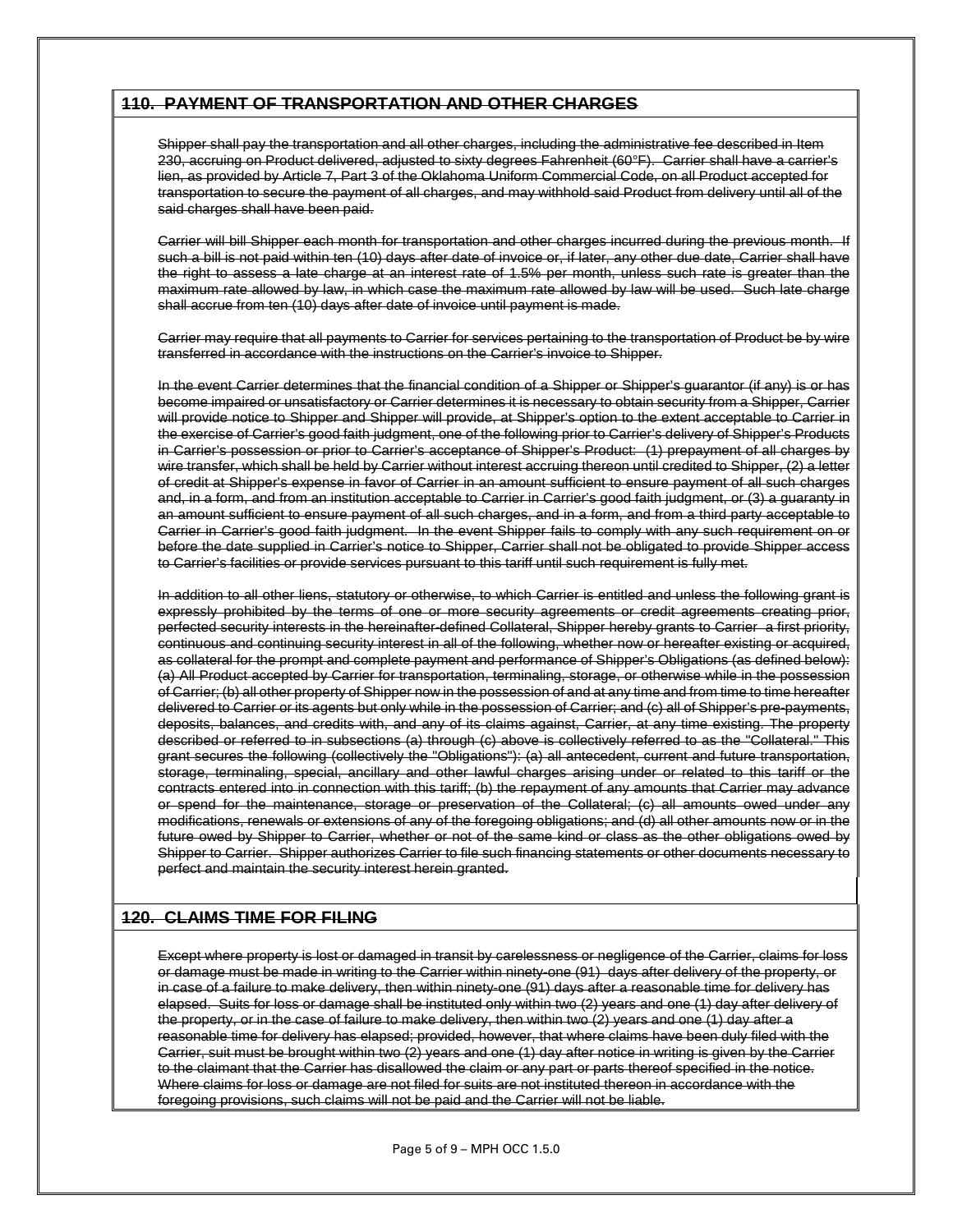#### **130. PIPEAGE CONTRACT REQUIRED**

Separate pipeage contracts in accord with this tariff and these regulations covering further details may be required by the Carrier before any duty of transportation shall arise.

#### **140. DIVERSION OR RECONSIGNMENT**

No diversion or reconsignment will be allowed.

#### **150. APPORTIONMENT WHEN TENDERS ARE IN EXCESS OF FACILITIES**

The initial capacity of Carrier's pipeline system is approximately fifteen thousand (15,000) Barrels per day. When there shall be tendered to the Carrier, for transportation, more Product than can be immediately transported, the transportation furnished by the Carrier shall be apportioned among Shippers as provided in Carrier's Pipeline Proration Procedure. Carrier's Pipeline Proration Procedure dated November 1, 2015 is available on Carrier's website a[t http://www.magellanlp.com/WhatWeDo/LiquidPipelineTariffs.aspx](http://www.magellanlp.com/WhatWeDo/LiquidPipelineTariffs.aspx) or on request.

#### **160. APPLICATION OF RATES FROM INTERMEDIATE POINTS**

Product received from a point on Carrier's lines which is not named in this tariff, but which is intermediate to a point from which rates are published, will be assessed the rate in effect from the next more distant point published in this tariff.

#### **170. APPLICATION OF RATES TO INTERMEDIATE POINTS**

Product destined to a point on Carrier's lines which is not named in this tariff, but which is intermediate to a point to which rates are published, will be assessed the rate in effect to the next more distant point published in this tariff.

#### **180. LINE FILL AND TANK BOTTOMS INVENTORY REQUIREMENTS**

Prior to delivering Barrels out of Carrier's pipeline system, each Shipper will be required to supply certain volumes of Product, as required by Carrier, necessary for pipeline and tankage fill to ensure efficient operation of Carrier's pipeline system and Carrier shall, at a minimum, revise its line fill apportionment every calendar quarter based on the volume shipped during such calendar quarter. Product provided by Shippers for this purpose shall be redelivered to Shipper promptly after Shipper's share is reduced pursuant to the preceding sentence (if applicable) and also promptly after: (1) Shipper's shipments have ceased and the Shipper has notified Carrier in writing of its intention to discontinue shipments in Carrier's system, and (2) Shipper balances have been reconciled between Shipper and Carrier pursuant to Item 210. Carrier, at its discretion, may require advance payment of transportation charges on the volumes to be cleared from Carrier's system, and any unpaid account receivables, before final delivery will be made. Carrier shall have a reasonable period of time, not to exceed ninety (90) days, from the receipt of said notice to complete administrative and operational requirements incidental to Shipper withdrawal.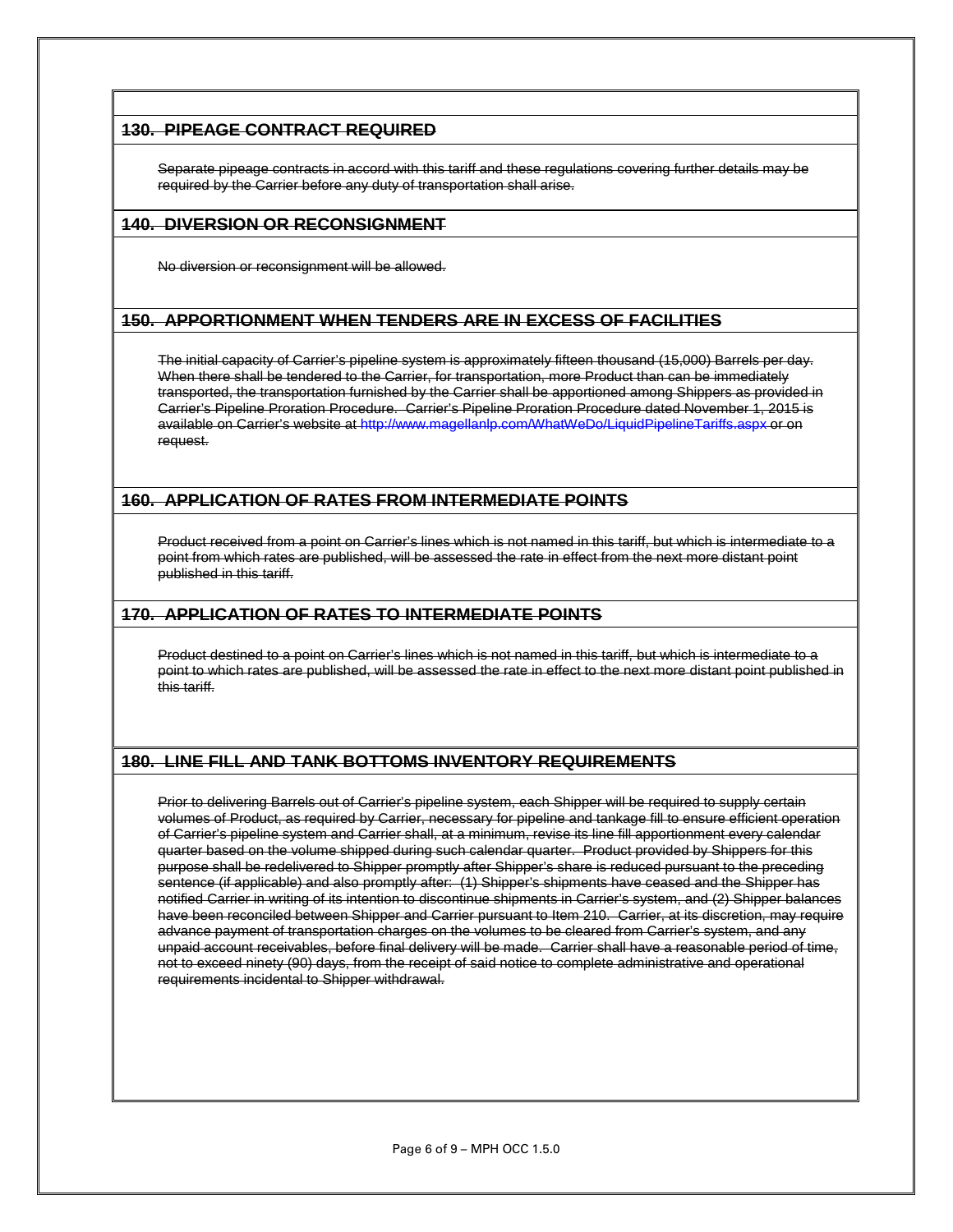#### **190. ORIGINATION FACILITIES**

Product will be received only from pipelines, tanks, trucks, or other facilities that are provided by Shipper, Shipper's designee or a connecting carrier. Carrier will determine and advise Shippers of the size and capacity of the facilities to be provided at the point of receipt to meet the operating conditions of Carrier's facilities at such point. Carrier will not accept Product for transportation unless such facilities have been provided.

#### **200. DESTINATION FACILITIES & ACCEPTANCE OF DELIVERY**

Carrier will deliver Product to a Shipper at Carrier's designated destination points. Shipper is responsible for arranging adequate facilities and services to receive and take the Product away at the destination points.

If a Shipper is not able to receive Product from Carrier at the time when Carrier has scheduled a delivery and if Carrier has no means of withholding delivery of such Product, then Carrier shall have the right to sell such Product to the first available purchaser at the best price reasonably obtainable; to use the proceeds thereof to pay pipeline transportation charges which shall be due as if delivery had been made; and to pay the balance of such proceeds to Shipper, unless conflicting claims for such remaining proceeds have been received by Carrier in which case Carrier shall be entitled to hold the balance of such proceeds for whomsoever may be entitled thereto.

#### **210. SETTLEMENT OF OVER/SHORT POSITIONS**

On or about the tenth (10<sup>th</sup>) day of each month (the "Balancing Date"), Carrier will calculate and notify Shipper of its volumetric position on Carrier's system as of the end of the prior month and any imbalance will be settled on the fifth (5<sup>th</sup>) business day after the Balancing Date (the "Settlement Date") as follows, if not otherwise cured by Shipper prior to the Settlement Date:

Over Position: If Shipper tendered more Barrels to Carrier than Shipper was entitled to inject into Carrier's system pursuant to its confirmed nomination allocation for such month (an "Over Position"), Shipper will pay Carrier a monthly storage fee equal to the number of Barrels in the Over Position multiplied by \$3.55 (the "Storage Fee"), beginning with the month in which the Over Position occurs (the "Initial Month") and continuing with each successive calendar month in which the Over Position is not fully reconciled by the first day of such calendar month (a "Successive Month"). Storage Fees will not be prorated if Shipper cures its Over Position after the Settlement Date, in the case of the Initial Month, or after the first day of a Successive Month. Storage Fees will be billed and paid for in accordance with the terms and conditions set forth in Item 110.

Carrier reserves the right, in order to clear its system as it deems necessary, to fully or partially reconcile a Shipper's Over Position by, on 24 hours' notice, selling for the best price reasonably obtainable at a private sale any or all Barrels in a Shipper's Over Position. Carrier may be a purchaser at such sale. Out of the proceeds of such sale, Carrier will pay itself all accrued but unpaid Storage Fees and all other applicable lawful charges and necessary expenses of the sale and the balance, if any, shall be held for whomsoever may be lawfully entitled thereto.

Short Position: If Shipper tendered fewer Barrels to Carrier than Carrier delivered on behalf of Shipper for such month (a "Short Position"), Shipper will provide to Carrier the number of Barrels representing the entire Short Position.

If Shipper fails to fully reconcile its Short Position for any month as provided herein, in addition to any other lawful remedies available to it, Carrier may on 24 hours' notice confiscate or sell, for the best price reasonably obtainable at a private sale, any or all Barrels provided to Carrier by Shipper pursuant to Item 180 as whole or partial satisfaction of such Short Position. Carrier may be a purchaser at such sale. Out of the proceeds of such sale, Carrier will pay itself all Short Position and all other applicable lawful charges and necessary expenses of the sale and the balance, if any, shall be held for whomsoever may be lawfully entitled thereto.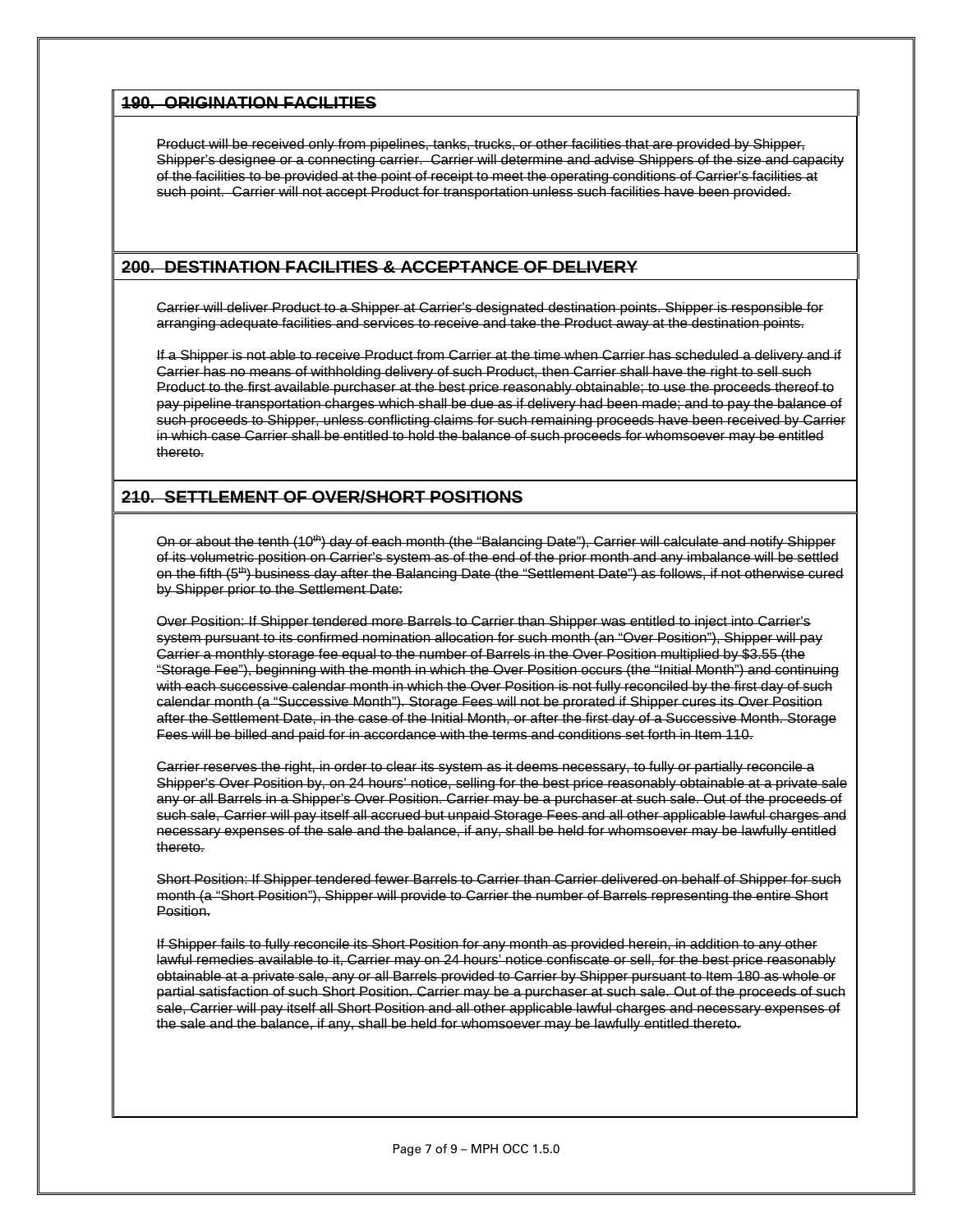#### **220. CHARGES FOR ENVIRONMENTAL RELATED MEMBERSHIPS AND FEES AND OTHER CHANGES IN LAW**

To the extent Barrels transported over Carrier's facilities are the basis of a charge by any public or private agency or organization, which charge is related to compliance with federal, state or local environment laws or regulations (such as the Oil Pollution Act of 1990) or in the event Carrier is otherwise required by law to incur any additional expense in order to provide the services contemplated hereunder, Carrier shall have the right to assess Shipper for any such charge or expense on a pro-rata basis based on Shipper's actually transported Barrels, provided Carrier has first given thirty (30) days advance written notice to Shipper of its intention to make such assessment.